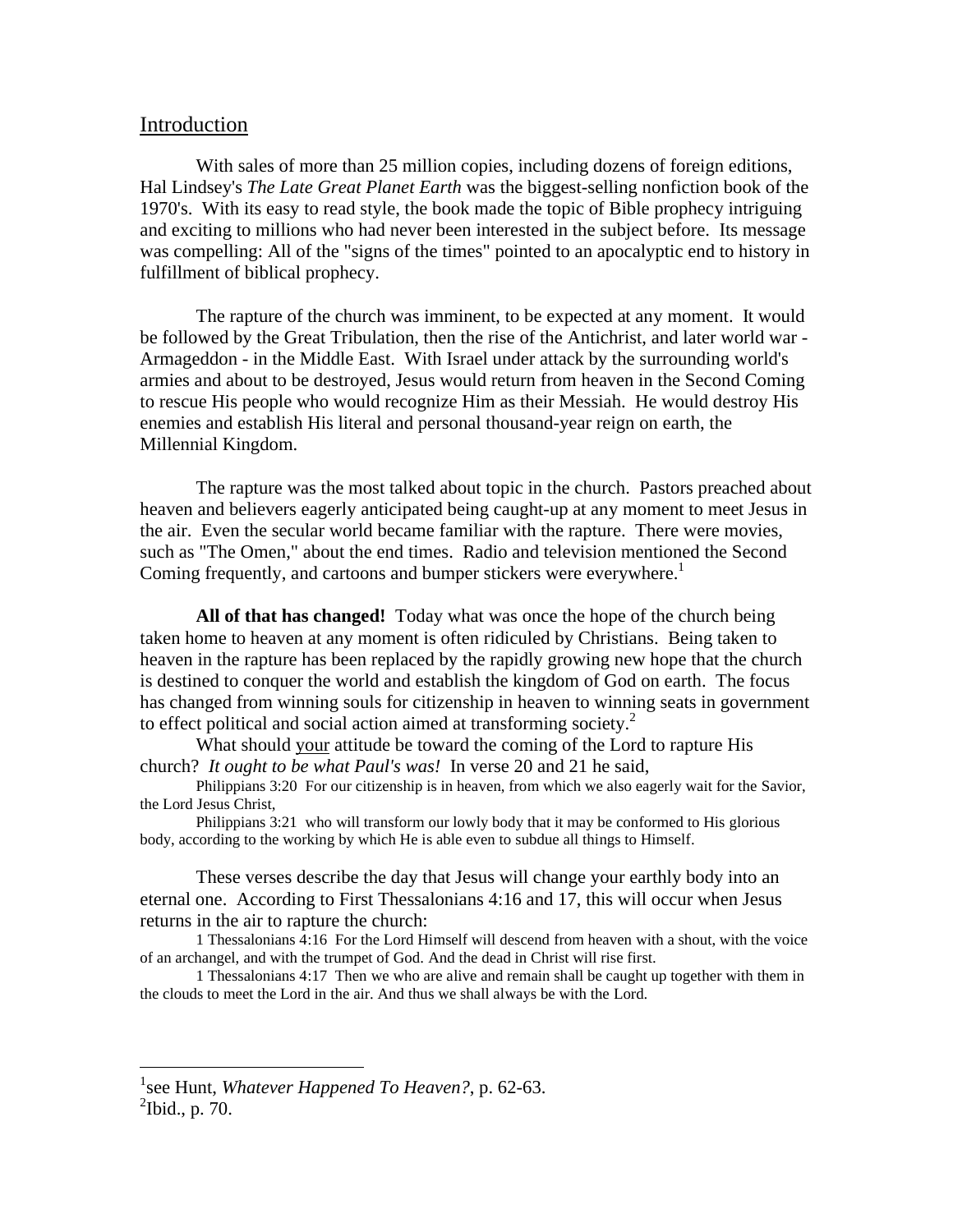We - **you**, if you're still living - will be "caught-up" by Jesus. "Caught-up" is translated into Latin by the word *rapture*. You will be *raptured*, at which time your body will be transformed, or, as you read in First Corinthians 15:51-53,

1 Corinthians 15:51 ...we shall all be changed;

1 Corinthians 15:52 in a moment, in the twinkling of an eye, at the last trumpet. For the trumpet will sound, and the dead will be raised incorruptible, and we shall be changed.

1 Corinthians 15:53 For this corruptible must put on incorruption, and this mortal must put on immortality.

Regardless the current climate in the church to ridicule or reduce the importance of the rapture, Paul the apostle taught that it was imminent, to be expected at any moment. In the book we're studying, he refers to it in every chapter:

vPhilippians 1:6 being confident of this very thing, that He who has begun a good work in you will complete it until the day of Jesus Christ;

vPhilippians 1:10 that you may approve the things that are excellent, that you may be sincere and without offense till the day of Christ,

vPhilippians 2:16 holding fast the word of life, so that I may rejoice in the day of Christ that I have not run in vain or labored in vain.

vPhilippians 3:20 For our citizenship is in heaven, from which we also eagerly wait for the Savior, the Lord Jesus Christ,

vPhilippians 4:5 Let your gentleness be known to all men. The Lord is at hand.

"The day of Christ" is a reference to the rapture. "The Lord is at hand," Paul said, returning imminently. Therefore "eagerly wait - *look for* - the Savior, the Lord Jesus Christ."

And that brings us to the application of this wonderful doctrine. *Your attitude toward the rapture definitely affects your walk!* If you are eagerly waiting for the Lord's return to rapture you, then you **will** set your mind on eternal things and you **won't** set your mind on earthly things.

We'll see two things this morning:

#1 Looking For The Lord Is What Sets Your Mind To Loathe Earthly Lusts (v17-19)

#2 Looking For The Lord Is What Sets Your Mind To Love Eternal Life  $(v20-21)$ {  $\{$   $\}$ 

#1 Looking For The Lord Is What Sets Your Mind To Loathe Earthly Lusts (v17-19)

Now might be a good time to tell you that not all Christians agree that the rapture is imminent. There are at least four different views as to the timing of the rapture: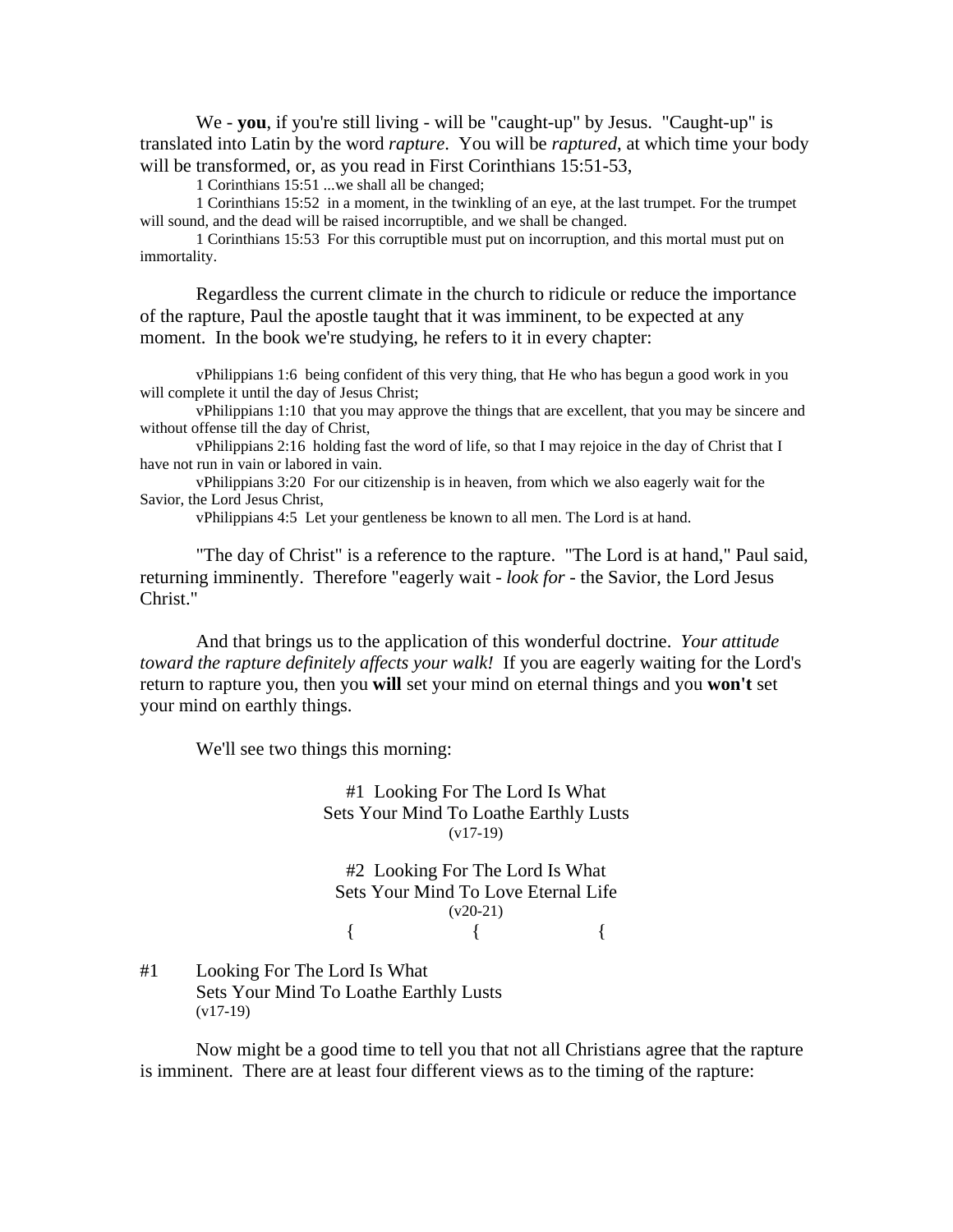=The pretribulation rapture is the view that the entire church will be caught-up to be with the Lord before any part of the future seven year tribulation begins.

=The posttribulation rapture is the view that the entire church must pass through the seven year tribulation and be caught-up at the Second Coming.

=The midtribulation rapture is the view that the entire church will pass through the first half of the tribulation and be caught-up after three and one half years of the seven year tribulation.

=The prewrath rapture is the view that the entire church will pass through more than the first three and one half years of the tribulation and be caught-up approximately 18 months prior to the Lord's Second Coming.

Added to this controversy are three different views of the kingdom of God on earth, the Millennial Kingdom:

=Premillenialism is the view that Jesus will return and establish a kingdom of perfect peace and righteousness on earth that will last for a literal one thousand years.

=Amillenialism is the view that when Jesus returns, eternity begins with no prior, literal thousand year kingdom on the earth.

=Postmillenialism is the view that through the church's influence the world will be Christianized before Jesus returns; eternity begins immediately following His return, again with no literal thousand year kingdom on earth.

We love our Christian brothers who hold the other positions, but are nevertheless unashamedly *pretribulation* and *premillenial!* The rapture of the church **is** imminent, to be expected at any moment. It **will** be followed by the seven year Great Tribulation. At the end of those seven years Jesus **will** return from heaven in the Second Coming. He will establish His literal and personal thousand-year reign on earth, the Millennial Kingdom.

A conviction that you could be caught-up into heaven at any moment will weaken your natural tendencies towards identifying too closely with a world which does not hold your ultimate destiny. It will have a wholesome affect on your attitudes and your actions as you walk with the Lord waiting and watching for His return.

Paul describes that wholesome affect in verses 17 through 19,

Philippians 3:17 Brethren, join in following my example, and note those who so walk, as you have us for a pattern.

Philippians 3:18 For many walk, of whom I have told you often, and now tell you even weeping, that they are the enemies of the cross of Christ:

Philippians 3:19 whose end is destruction, whose god is their belly, and whose glory is in their shame; who set their mind on earthly things.

The thought here is that those who keep the rapture as their imminent expectation, like Paul and his companions, won't set their minds on earthly lusts. Those who don't keep the rapture as their imminent expectation are forfeiting a powerful resource to keep their mind off earthly lusts.

Who are these "enemies of the cross" who "set their mind on earthly thing?" I think that Paul is describing the average unbeliever of his day. The Greek philosophies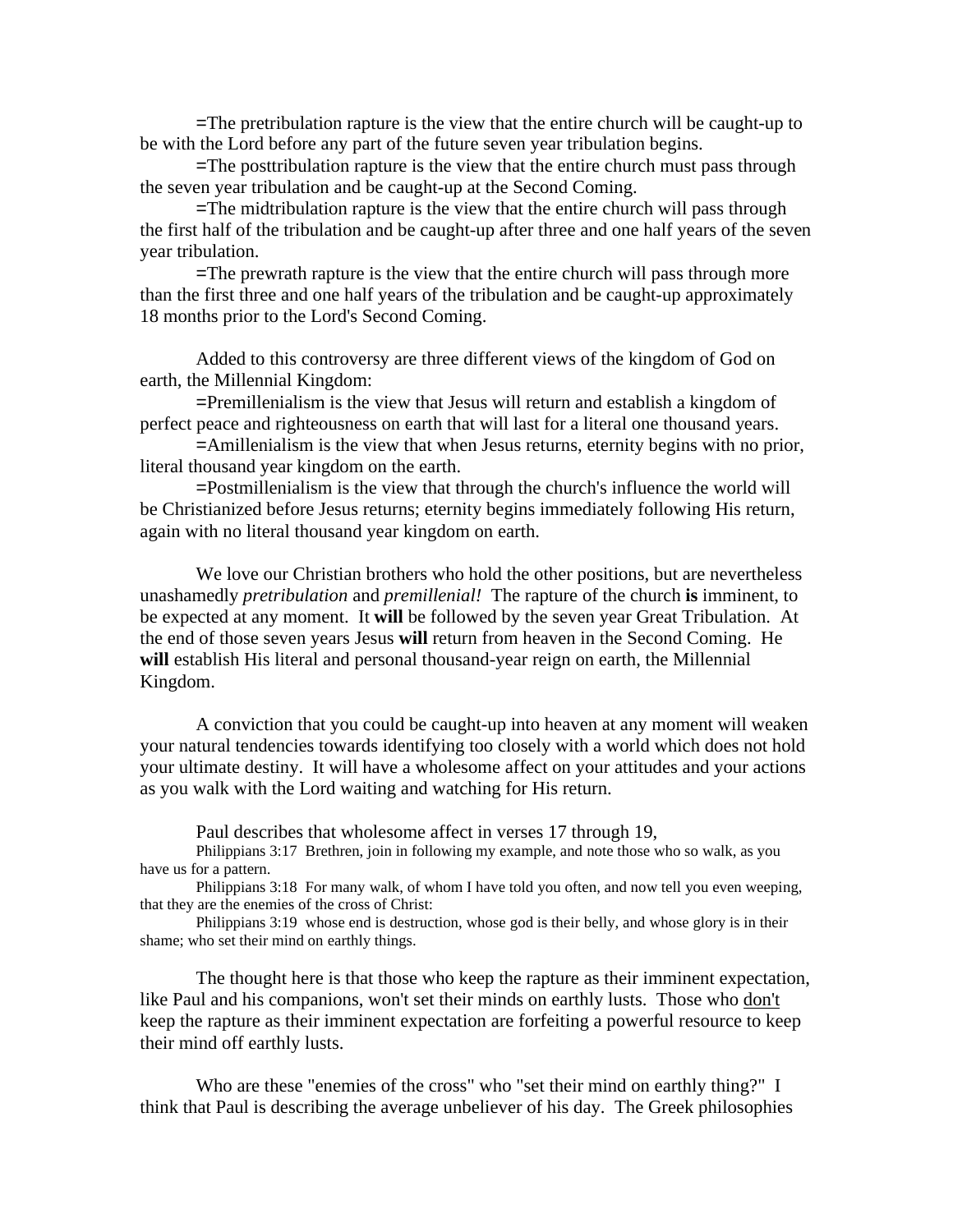of the day taught that the satisfaction of physical appetites was a chief aim of human beings. Thus they indulged in their many physical lusts.

*Things haven't changed!* Our society teaches that the satisfaction of physical appetites is a chief aim of human beings; thus we indulge in many physical lusts.

Before you were a Christian, you were no better than the unbelievers around you. Listen to these words of Paul's, in Ephesians 2:1-3,

Ephesians 2:1 And you He made alive, who were dead in trespasses and sins,

Ephesians 2:2 in which you once walked according to the course of this world, according to the prince of the power of the air, the spirit who now works in the sons of disobedience,

Ephesians 2:3 among whom also we all once conducted ourselves in the lusts of our flesh, fulfilling the desires of the flesh and of the mind, and were by nature children of wrath, just as the others.

This was your past; it isn't your future, *and it need not be your present experience!* You don't have to follow the example of the world.

Look at the world's example: Philippians 3:19 whose end is destruction...

The word "destruction" is *perdition*, referring to eternal destruction in Hell. Too many people live for the moment. If you live only for the moment, you will seek to fulfill your lusts. As a Christian you can live above the moment, looking past it to eternity. You will forfeit some physical pleasure; but you'll also forgo much emotional and spiritual pain!

Philippians 3:19 ...whose god is their belly...

If your god is your belly, all of your effort and energy are spent seeking to satisfy your own physical appetites. You are constantly trying to "get ahead," to make life better. Trouble is, those who do this usually end up wrecking their lives because they value things over people - even the people they love the most. This describes the person who asks his spouse and family to sacrifice until he or she gets that next promotion or position. Life is always just about to get better...

Philippians 3:19 ...and whose glory is in their shame...

This means that they glory, or boast, in sinful, shameful behaviors. This is the person who boasts about how much they drank... Or how many sexual experiences they've had... Or how violent they became...

Paul is describing unbelievers, but here is the problem for you: **You**  once acted like this and, even though you are now saved, *you still have these tendencies in your old nature* and can be influenced by the world and the devil to act in these ways! You need to loathe earthly lusts, and to do so you should follow the example of Paul and remind yourself that the rapture is imminent.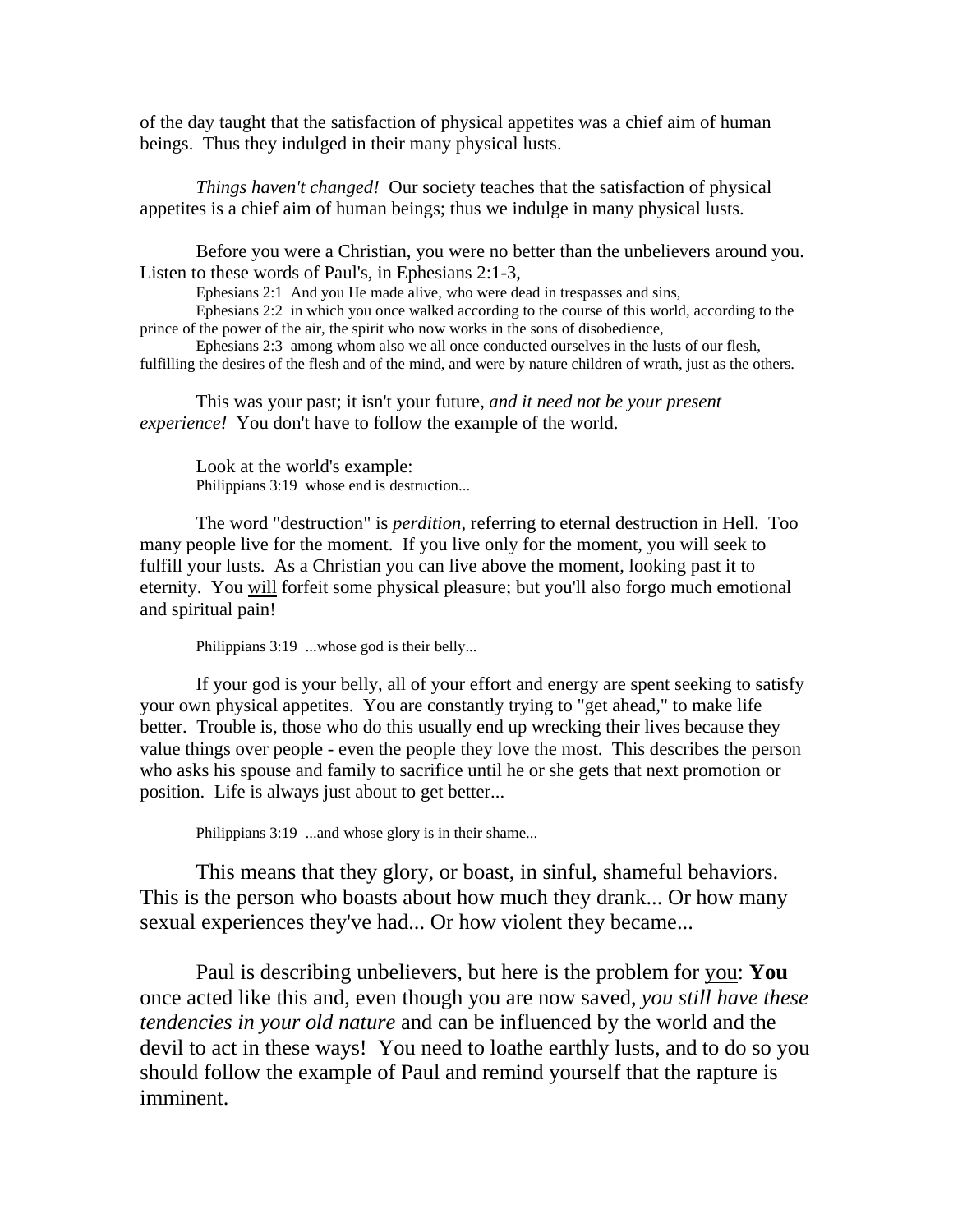#2 Looking For The Lord Is What Sets Your Mind To Love Eternal Life  $(v20-21)$ 

"Follow my example," said Paul, "and the example of others who walk like I do." What example is he talking about? In our context, it is the example of eagerly waiting for the imminent rapture of the church!

If you're thinking "rapture," you can't help but set your mind on the events surrounding the rapture - described in verses 20 and 21,

Philippians 3:20 For our citizenship is in heaven, from which we also eagerly wait for the Savior, the Lord Jesus Christ,

The unbelievers Paul has been describing are citizens of the Roman Empire. In contrast, you are a citizen of heaven! This word "citizenship" means *a colony of foreigners*. 3 Looking for the Lord to come and rapture you keeps you homesick! When I'm homesick, on a long missions trip, once I set my mind towards returning home, I overcome any and all obstacles in my travel plans...

Are you homesick?

Philippians 3:21 who will transform our lowly body that it may be conformed to His glorious body, according to the working by which He is able even to subdue all things to Himself.

You have a "lowly body." Some translations use the word "vile." Your physical body was humiliated by sin by the fall of Adam in the Garden of Eden. It's not the body God intended you to have, and it is obviously unfit for heaven. Your body is burdened and abased by its daily functions, by its frequent infirmities, by its final dissolution into dust. You are humbled by its needs and limitations, and by the fact that it often is the handmaiden of sin and lust.

At the rapture, Jesus will transform your body into a glorious new body that is fit for eternity! Believers who have died in the Church Age will be resurrected; then living believers will be immediately transformed without ever dying. Together we will be taken by the Lord to heaven, to the place He's been preparing for us since His own resurrection and ascension.

Seem farfetched? Not if it is being done "according to the working by which He is able even to subdue all things unto Himself." "Working" is the word for *power* or *energy*. "Subdue" means *to arrange under one's authority*. Jesus has the power and the authority to rearrange the molecules of your physical body into a glorified, heavenly body. As Paul once said to King Agrippa, "Why should it be thought a thing incredible to you, that God should raise the dead?"<sup>4</sup>

 $\overline{a}$ 

<sup>3</sup> Walvoord, *Philippians*, p. 97.

 $4$ Acts 26:8